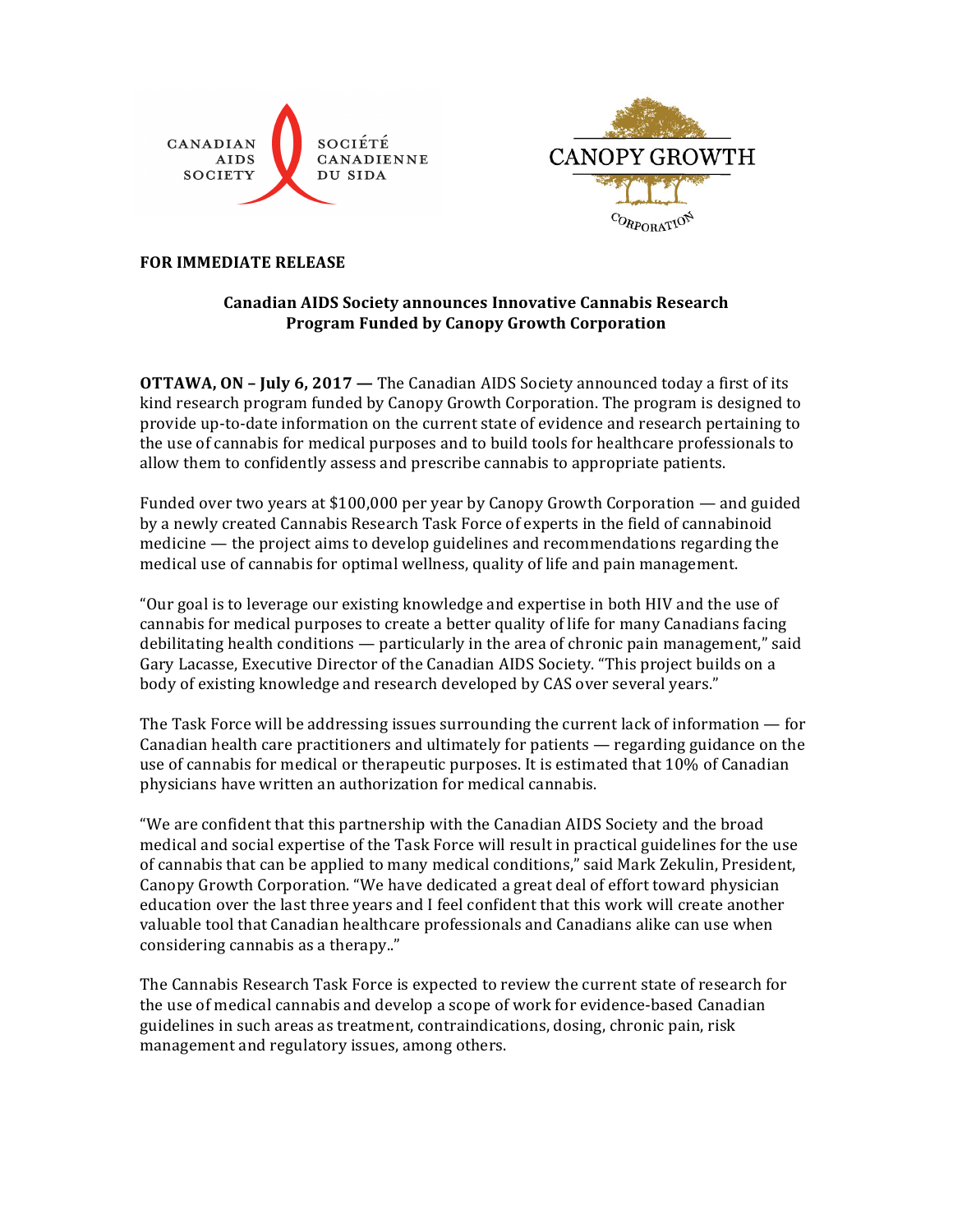### About the Canadian AIDS Society (CAS)

The Canadian AIDS Society (CAS) is a national coalition of community-based AIDS organizations across Canada. CAS is dedicated to strengthening the response to HIV/AIDS across all sectors of society, and to enriching the lives of people and communities living with, or affected by, HIV/AIDS. For more information, please visit www.cdnaids.ca.

## **About Canopy Growth Corporation (CGC)**

Canopy Growth is a world-leading diversified cannabis company, offering distinct brands and curated cannabis varieties in dried, oil and capsule forms. Through its wholly owned subsidiaries, Canopy Growth operates numerous state-of-the-art production facilities with over half a million square feet of GMP-certified indoor and greenhouse production capacity, all to an unparalleled level of quality assurance procedures and testing. Canopy Growth has established partnerships with leading sector names in Canada and abroad, with interests and operations spanning four continents. The Company is proudly dedicated to educating healthcare practitioners, providing consistent access to high-quality cannabis products, conducting robust clinical research, and furthering the public's understanding of cannabis. For more information visit www.canopygrowth.com.

## **NOTICE REGARDING FORWARD LOOKING STATEMENTS**

This news release contains forward-looking statements. Often, but not always, forwardlooking statements can be identified by the use of words such as "plans", "expects" or "does not expect", "is expected", "estimates", "intends", "anticipates" or "does not anticipate", or "believes", or variations of such words and phrases or state that certain actions, events or results "may", "could", "would", "might" or "will" be taken, occur or be achieved. Forwardlooking statements involve known and unknown risks, uncertainties and other factors which may cause the actual results, performance or achievements of Canopy Growth Corporation, Tweed Inc., Tweed Farms Inc., Mettrum Health Corp., or Bedrocan Canada Inc. to be materially different from any future results, performance or achievements expressed or implied by the forward-looking statements. Examples of such statements include future operational and production capacity, the impact of enhanced infrastructure and production capabilities, and forecasted available product selection. The forward-looking statements included in this news release are made as of the date of this news release and Canopy Growth Corp. does not undertake an obligation to publicly update such forward-looking statements to reflect new information, subsequent events or otherwise unless required by applicable securities legislation.

Neither the TSX Exchange nor its Regulation Services Provider (as that term is defined in policies of the TSX Exchange) accepts responsibility for the adequacy or accuracy of this release.

#### **For media enquiries:**

Janne Charbonneau Communications & National Programs, Canadian AIDS Society (613) 230-3580 extension 130 janne.charbonneau@cdnaids.ca

Jordan Sinclair Director of Communications Canopy Growth Corporation